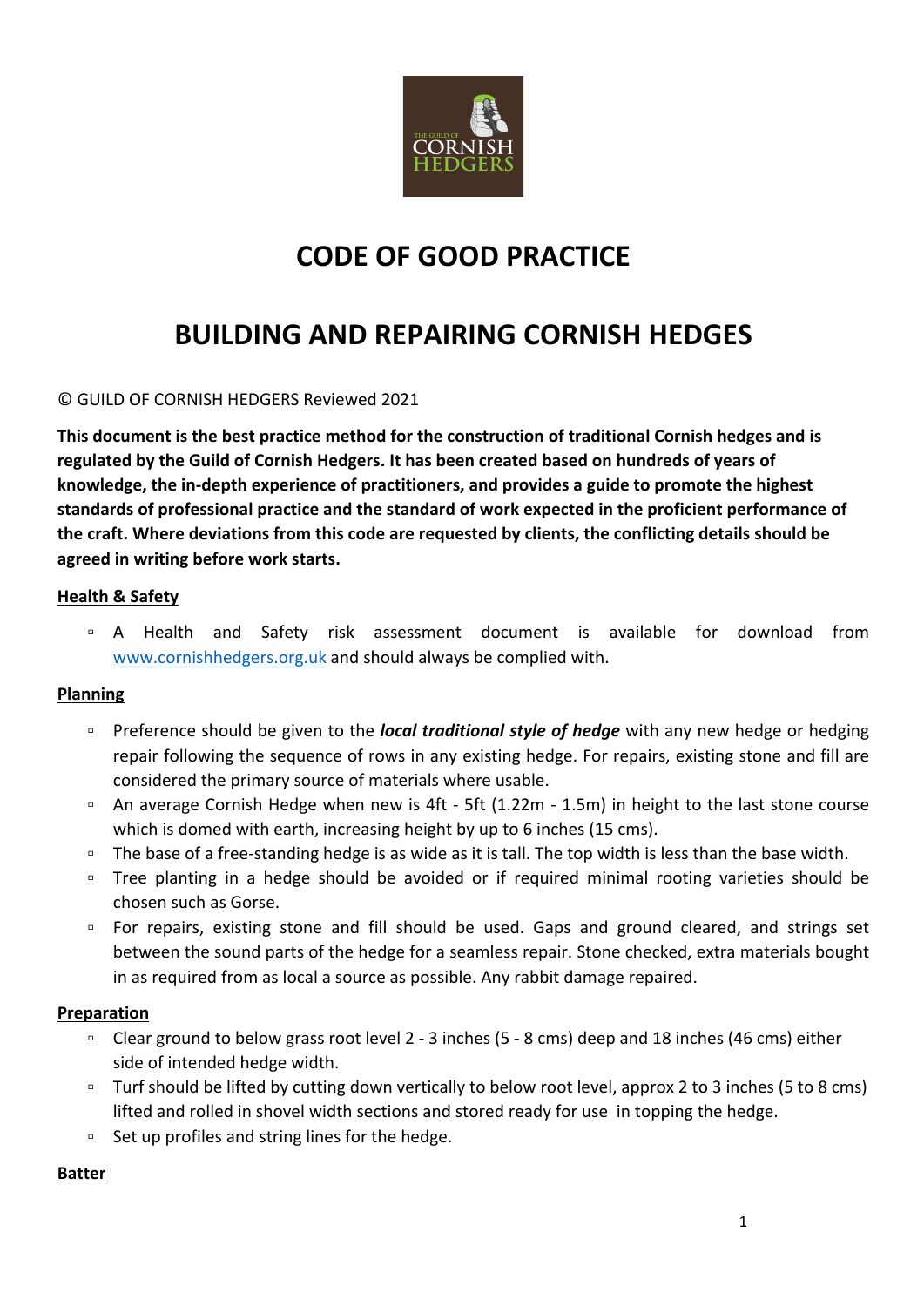- □ The batter, which is the profile of the hedge, is built in an inwards (concave) curve.
- □ The Guild of Cornish Hedgers use a specific Guild Endorsed "Former" for the batter and it is available for purchase from the Guild.
- □ If you are trained by the Guild this is the former you are taught to use and should continue to use in practice.
- □ The Guild former sets the top width of the hedge at 65% of the base width.
- □ There are slight area variations which occur across Cornwall and the variations occur due to the purpose of the hedge i.e. retaining hedge (*linchet*) or free standing hedge. If making a repair to an existing hedge use the Guild profile former and grade into the existing hedge.

# **Fill**

- □ The fill for Cornish hedges is of damp *compactable* soil type of the locality (eg earth or rab) without stones peat, or vegetable matter.
- □ Sufficient fill is poured along the hedge centre for each layer, not more than 3 inches (8 cms) deep at a time. It is then dragged by hand, removing any plant life or small stones, to the back of each stone and **well compacted** which is essential.
- **IMPORTANT** Stones can be bedded on fill but must have **stone-to-stone** contact on the *face edge*.
- □ Fill should not be dumped in or compacted by a digger bucket.
- □ When compacting fill be sure to keep an eye on the profile and string lines and ensure stones do not push out of line especially when soil or rab is wet.

# **Grounders**

- □ Largest stones are used for grounders (foundation stones) and are seated into the cleared ground with their biggest and lumpiest side downward and good faces to the batter lines.
- □ Grounders are placed at the correct angle, interlocking with each other. The correct angle is obtained from the use of the Guild profile former.
- □ Stonier fill should be used in the middle on the very base and well rammed. Fill is rammed hard around each grounder in successive layers no more than 3 inches (80 cms) at a time.
- □ Grounders may only be laid on edge as facers (shiners), *providing support on top by long stones into the hedge*. No facer should be laid alongside another, but with ordinary grounders between.
- <sup>□</sup> A stone bolt can be constructed through a hedge to provide necessary drainage.

# **Random Course/Filler Rows**

- □ Stones are placed to even up gaps between the tops of grounders and the hedge built up to the height of the level line ready for the placement of hedgers.
- □ The level line should be at a height of no less than half the height of the overall hedge and run parallel to the ground.
- □ Stones are laid with their longest face running into the hedge, to create stability, slanting in at the same angle as the grounders then following the line of the profile former, levelling up ready for the next row. Stones are always placed to cover joints below - **no running joints**.
- □ Fill is well compacted around the back of each stone and in the centre of the hedge in layers not more than 3 inches (80 cms) at a time.

# **Hedgers**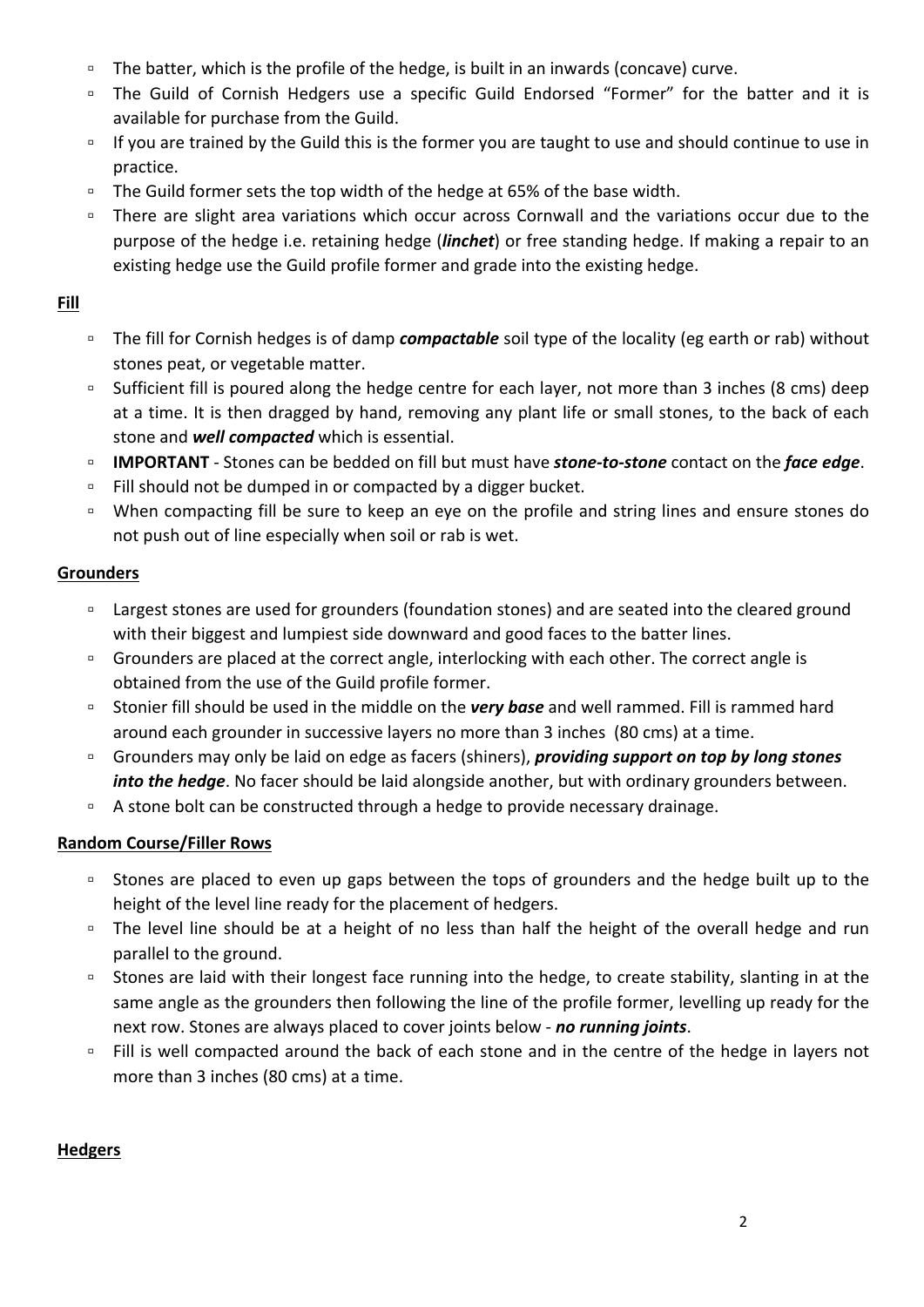- *n* Three rows of hedgers run from the level line to the top of the hedge and rows are horizontal to the run of the ground
- □ Hedgers in a granite hedge will be pitched, laid vertically, each row shorter in height than the row below.
- □ Hedgers in a Killas (Slate) Hedge will be laid Vertically or Herringbone. This is to ensure strength and stability as the hedge settles and tightens.
- □ Stones are laid longest edge running into the hedge.
- □ Herringbone/Vertical courses interlock with the row of stone below. Every stone fits together with the stones alongside and with the rows below and above, with no gaps.
- □ All stones are laid in contact *stone-to-stone on the front edge*. There should be no loose stones.
- □ Trigging (wedging a stone with a small one) is kept to a minimum if at all. It is always better to find another stone that can be fitted.
- <sup>□</sup> A row of large projecting stones may be laid on the top course as coping stones to deter sheep or deer. No other stones protrude outside the line of the hedge face. This practice is **Rare in Cornwall.**

# **Dressed stones**

- □ Use of a hammer is minimal for the grounders and random course section of the hedge. Hammer work is required to knock off an awkward projection to make a stone a better fit.
- □ Hammer work is often required to create the right sized hedgers.
- □ For high-specification Cornish hedges, the hammer may be used to give each stone a neat varying rectangular look to a *max of square*.

## **Vertical, Herringbone and Random Hedging Variations**

- □ The code of Good practice is based upon building a standard Cornish Hedge given a mixture of stone sizes. If, as in some cases, the stone is of a small size - vertical and herringbone laying techniques should be used.
- □ Vertical or Herringbone work will start from the ground, following the hedging profile and using the techniques outlined above, under the section entitled Hedgers.
- □ The stone is sorted and graded by size. The largest stones should be at the base then all stone laid ensuring the average size of the stones diminishes towards the top of the hedge.
- □ Stones of all shapes and sizes are laid neatly and interlocking.
- □ Stones should be laid long ways into the hedge and not placed tracing along the hedge.
- □ For Random and Horizontal hedges the three top rows can be herringbone or pitched with the same methods applied as stated above under "Hedgers".
- **□ IMPORTANT** *-* Vertical and Herringbone is always stronger than horizontal when building with *smaller stones especially Killas (slate) stone.*

### **Topping off/Placing of Tubbins**